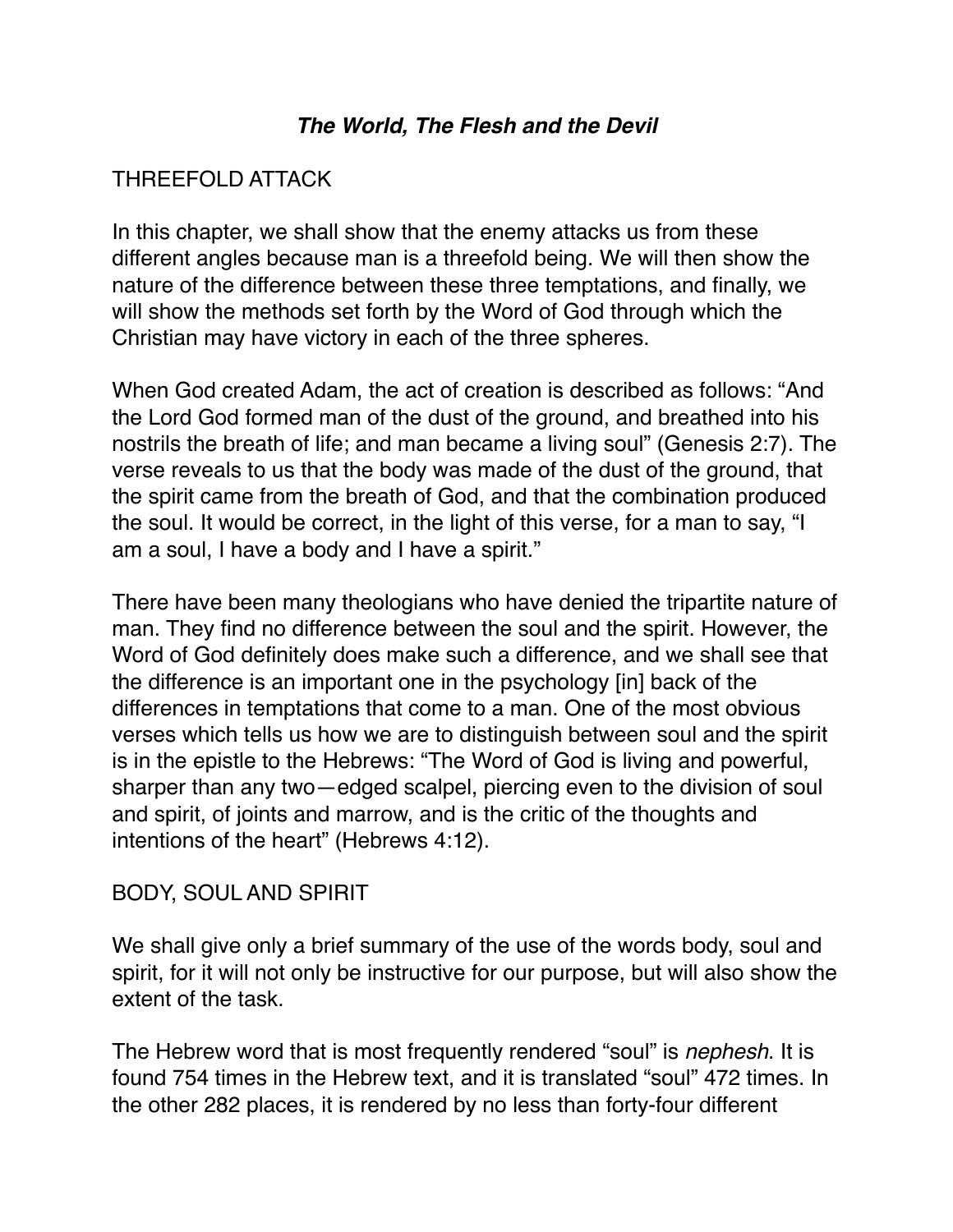English words or phrases. Apart from its use in translating the word *nephesh*, "soul" is found only two other times in the Old Testament (Job 30: 15 and Isaiah 57:16). Twenty-two times the word is used of the lower animals without any possible connection with man, thus showing that the Bible teaches that animals have souls, though definitely they do not have spirits.

Man is a soul, and as a soul he conserves his own identity though he may have the same name as other men. John Smith on Third Avenue does not get himself confused with John Smith on Fourth Street. The Post Office department may send their mail to the wrong addresses, but if they are sober, they get to their right homes. So do the animals, for our Lord pointed out "the foxes have holes, and the birds of the air have nests" (Matthew 8:20), and we know from observation that each goes to his own home and it is never confused with any other. Evidently an animal or a bird has an individuality as distinct as that of man. The soul is self-consciousness.

The New Testament word *psuche* does not alter the meaning that we have gathered from the Old Testament word. It is found 105 times in the Greek Testament and is the only word that is translated "soul." It is thus used 58 times, and no other word is so rendered. It is also seen as "life" 40 times, "mind" three times, and once each as "us," "mind," "you," "heart," and "heartily." It is *psuche* which is the word used to translate the Old Testament nephesh when there is a quotation in the New Testament.

### MAN'S SPIRIT

The soul, which is the self, the ego, the I, has a spirit. The words for this idea are as definite as the ones we have just looked at. In the Old Testament, we have *ruach* which is found 389 times in the text, it is translated "spirit" 237 times. In the other 152 places, it is rendered by twenty-two different English words. Apart from its use in translating *ruach*, "spirit" is found only two other times in the Old Testament (Job 26:4 and Proverbs 20:27). While at times the word signifies wind or breath, its metaphorical meaning is used for the life of God and for the name of the third person of the Trinity, the Holy Spirit. This is what was breathed into Adam when he was created, and this is that which distinguishes man from animals.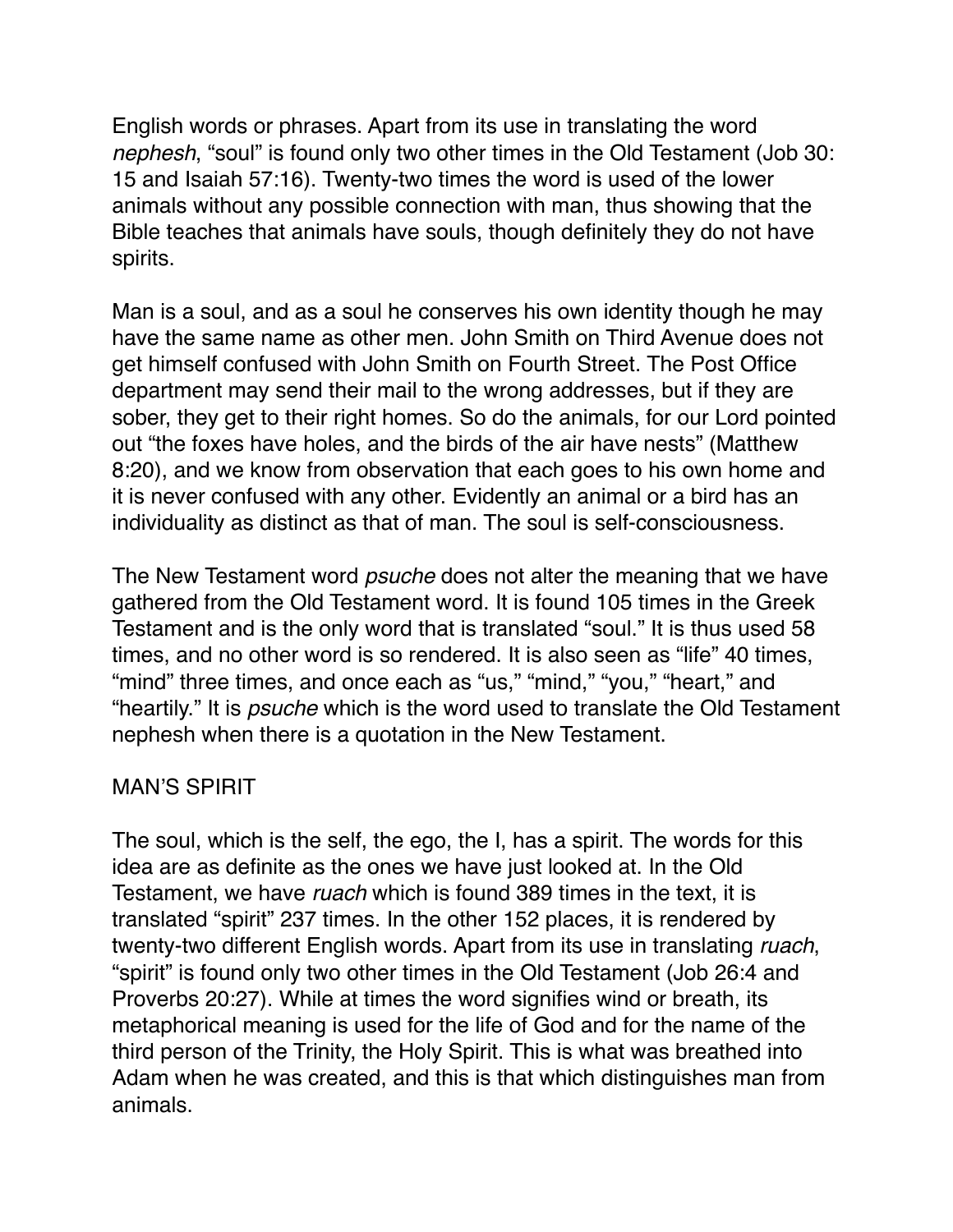No man, be he ever so low in the scale of human intelligences, ever failed sooner or later to recognize that there was something about him and superior to him. Aristotle said that "man is by nature a political animal"; Seneca said that "man is a social animal," and in another place, "man is a reasoning animal." Chrysostom said "man is a gentle animal," and Augustine called him "an earthly animal." There may be a measure of truth in all of these, but it would be far closer to the truth as revealed in the Scriptures which use the word "soul" and "spirit" to say that man is a *religious animal*. We substantiate the use of the word "animal" by the usage of the word "soul," and we substantiate the word "religious" by the usage of the word "spirit."

The New Testament word *pneuma* does not alter the meaning of the Old Testament word. It is found 379 times in the Greek Testament of the best critical editors. Used with the word Holy, it is translated "Holy Spirit" or "Holy Ghost" 93 times. It is rendered "Spirit" 130 times and "spirit" 150 times. The full count is completed by the use of the word as "ghost" twice, and once each as "spiritual," "spiritually," "life" and "wind."

# SPIRITUAL PSYCHOLOGY

There is, indeed, a great need for a detailed study of spiritual psychology (note the union of our two words in that phrase), but this is sufficient to establish the fact that man is a soul and that he has a spirit. We do not need to expand the fact that he also has a body. It is, indeed, the body that is the foundation that holds the other two in place so that if the body be destroyed the soul and spirit depart.

Why, then, do some theologians claim that there is no difference between soul and spirit? For much of popular theology is founded on the dichotomy of man into body and soul, rather than on the Biblical trichotomy of body, soul and spirit. Perhaps an illustration will explain. When man was created, he was somewhat like a three-storied house. After the fall, he was more like those houses which had gone through bombing: the third story had fallen into the second; the walls of the second were gaping so that a passerby might see the debris of the two--the house might still be fit for dwelling.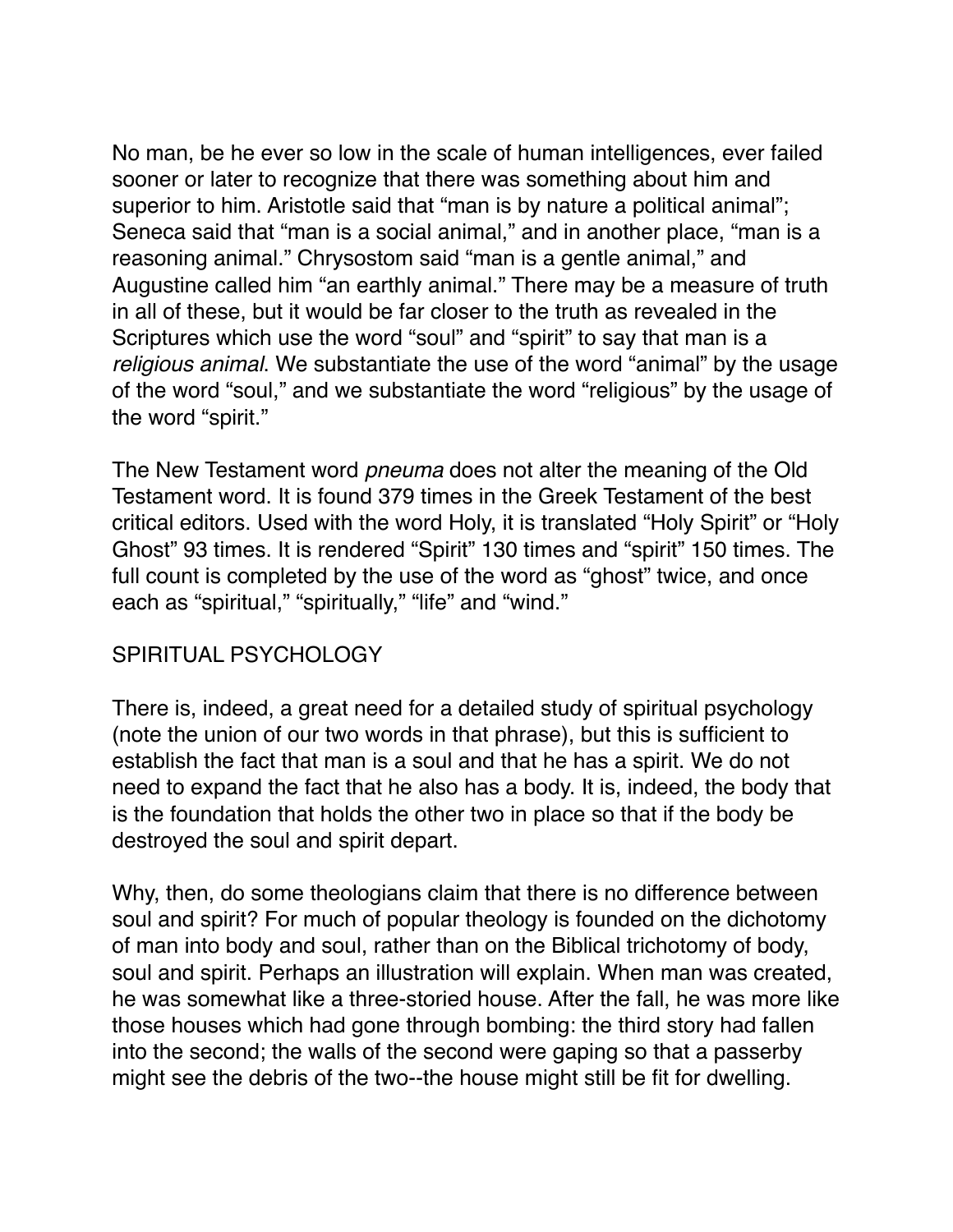When Adam sinned, the Spirit of man fell down into his soul. The two are almost inseparable in the unregenerate.

There is no adjective in our language for the word soul. Previous students have seen the need for such a word, and the great dictionaries give us soulish, but mark it obsolete for more than a century. In the Greek of the New Testament there is such an adjective. The spiritual concepts of lost men are really soulish concepts. They rise from the natural (soulish) man that receiveth not the things of the spirit (1 Corinthians 2:14). We do not need to press the obvious analogy that the body is like a cracked wall. In view of the confusion of soul and spirit in the unsaved man, is it not comprehensible that philosophers and theologians have thought that they were one and the same? It is the Word of God that divides the two asunder.

# A NEW SPIRIT

When a man is born again, the work of the Holy Spirit plants within him a new spirit. It is a new third story that is held from above by the power of God. As the old man was three-stories held up by the body, and always bearing downward by what we might call a soulish, gravitational pull, so the new man is three stories with the center of his being in the new spirit and is always being pulled upward by a spiritual, magnetic attraction. The Christian life is the development of the forces of the new spirit so that their influences come to combine the whole soul and being of the Christian. "I" am crucified with Christ, means that the old soul has to be dealt with in the only way that will bring any change. "Nevertheless I live" means that the life from above is penetrating the fastnesses of the soul and that the sphere of victory is being enlarged constantly in the life of the believer.

Satan's entire strategy is, therefore, directed to continuing the confusion of soul and spirit and of using every artifice possible to increase the pull of the flesh which lusteth against the spirit [Gal. 5:16]. Because of the tripartite nature of man, the devil has arranged his attacks to assault each phase of man's being. Against the body, he brings the temptations of the flesh. Against the soul he brings the temptations of the world. Against the spirit, he comes himself, even though through one of his lesser agents, seeking to win the allegiance of the old spirit to a worship of himself. It is thus